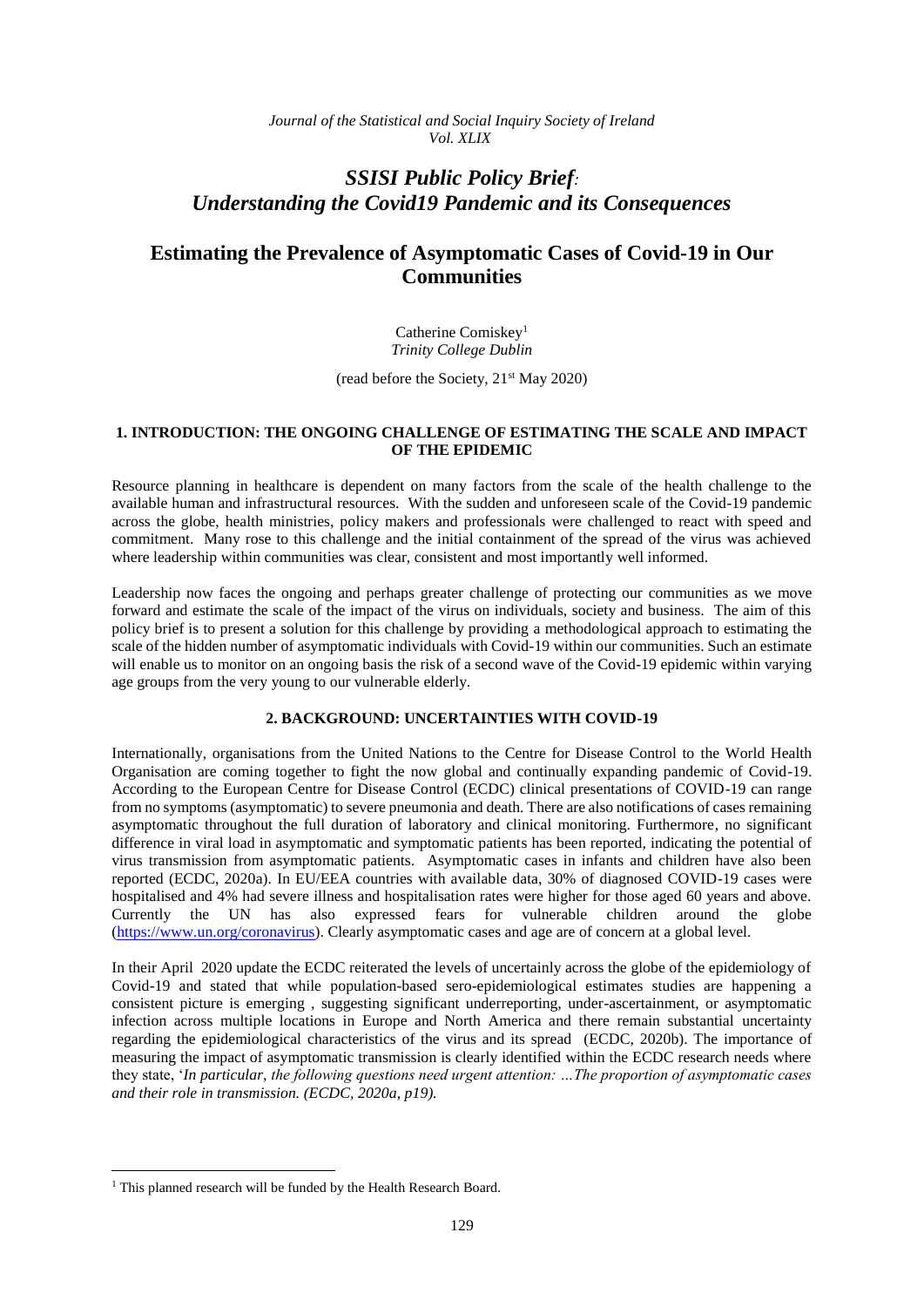### **3. METHODS: ADDRESSING UNCERTAINTY, LEARNING FROM THE PAST, PREDICTING FOR THE FUTURE**

Mathematical and statistical models of back-projection have been used successfully both internationally and in Ireland to produce estimates of the scale of a hidden infected population within HIV/AIDS, heroin use and more recently bioterrorism, where the comparatively short incubation periods are particularly applicable to Covid-19 (Cox, 1988; Comiskey and Ruskin, 1992; Dempsey and Comiskey, 2014; Egan and Hall, 2015). Working with observed symptomatic cases and the known incubation period, these models predict through the incubation period distribution the total numbers of infected and asymptomatic cases these observed cases arose from.

In its simplest form the back-calculation model is given by,

$$
C_T(t) = \int\limits_0^t C_U(t-s)f(s)ds
$$

Where  $C_T(t)$  is the known Covid-19 cases,  $f(s)$  is the incubation period distribution and  $C_U(t)$  is the untreated Covid-19 cases we wish to solve for.

Given varying forms in the growth of the treated cases  $C_T(t)$  and the incubation period  $f(s)$  the back-calculation model can be solved analytically as in Dempsey and Comiskey (2014) or numerically as in Comiskey and Ruskin (1992). To date while we wish to estimate the unknown number of cases  $C_U(t)$  we can from case notifications estimate the form of  $C_T(t)$  from the known number of cases. We have from the reports of Irish Health Service Executive, HSE (2020) the daily known incidence in Figure 1 and the cumulative incidence in Figure 2 and we can fit various models to figure 2 in order to establish an appropriate form for  $C_T(t)$ .

### **Figure 1: Daily Incidence of Confirmed Covid-19 Cases**



New COVID-19 Cases in the Republic of Ireland as of 21/05/2020

Source: The Health Service Executive,  $HSE<sup>2</sup>$ 

<sup>2</sup> <https://www.hse.ie/eng/services/news/newsfeatures/covid19-updates/covid-19-daily-operations-update-21-may-2020.pdf>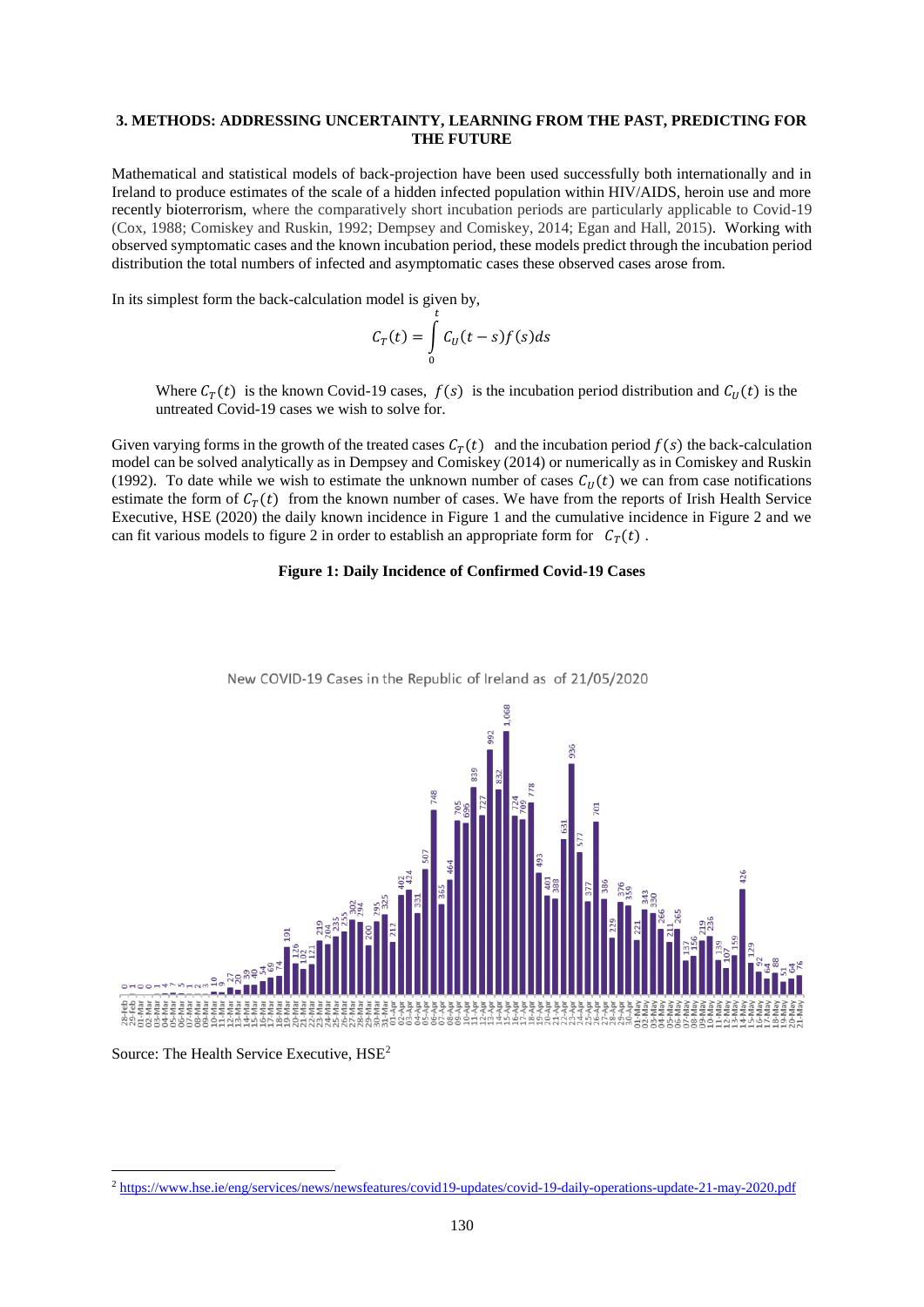



Source: The Health Service Executive,  $HSE<sup>3</sup>$ 

In terms of  $f(s)$  the incubation period distribution it is expected that a Gamma distribution or similar may be fitted. The data can initially be adjusted for reporting delays (Comiskey and Ruskin, 1992). Data from the Irish database can then be used to provide an estimates of the parameters of the distribution based on the method of moments previously used by Dempsey and Comiskey (2011, 2014). The incubation period  $f(t)$  may be described by the Gamma distribution given by  $\Gamma(\alpha, \lambda)$  where

$$
f(t) = \frac{\lambda(\lambda t)^{\alpha - 1} \exp(-\lambda t)}{\Gamma(\alpha)},
$$

with 
$$
t \ge 0
$$
 and mean  $\mu = \frac{a}{\lambda}$ .

Once  $C_T(t)$  and  $f(s)$  are derived we may solve for the unknown number of Covid-19 cases  $C_U(t)$  and in so doing provide an estimate of the scale of the hidden asymptomatic cases. This approach can then be developed and applied to varying age groups if required and can contribute to providing ongoing estimates of the proportions required to be immunised once a vaccine has been developed.

#### **4. CONCLUSION**

We have seen that in the early stages of a new epidemic where no vaccine is available all persons are susceptible. As the epidemic progresses and the number of infected people increases the number of susceptible individuals will decrease. However when an epidemic can produce both asymptomatic and symptomatic cases the identification of the numbers infected becomes more challenging. Yet it is the estimates of this very number that is required to enable decisions on when a community has reached its critical threshold point be that through recovery from infection or immunisation. By working with epidemic modellers and by using the method of backcalculation policy makers and planners can be provided with an estimate of the true scale and impact of Covid-19 infections in our communities and leadership can confidently advise on school openings, safety for nursing homes and protection of the vulnerable communities.

<sup>3</sup> <https://www.hse.ie/eng/services/news/newsfeatures/covid19-updates/covid-19-daily-operations-update-21-may-2020.pdf>